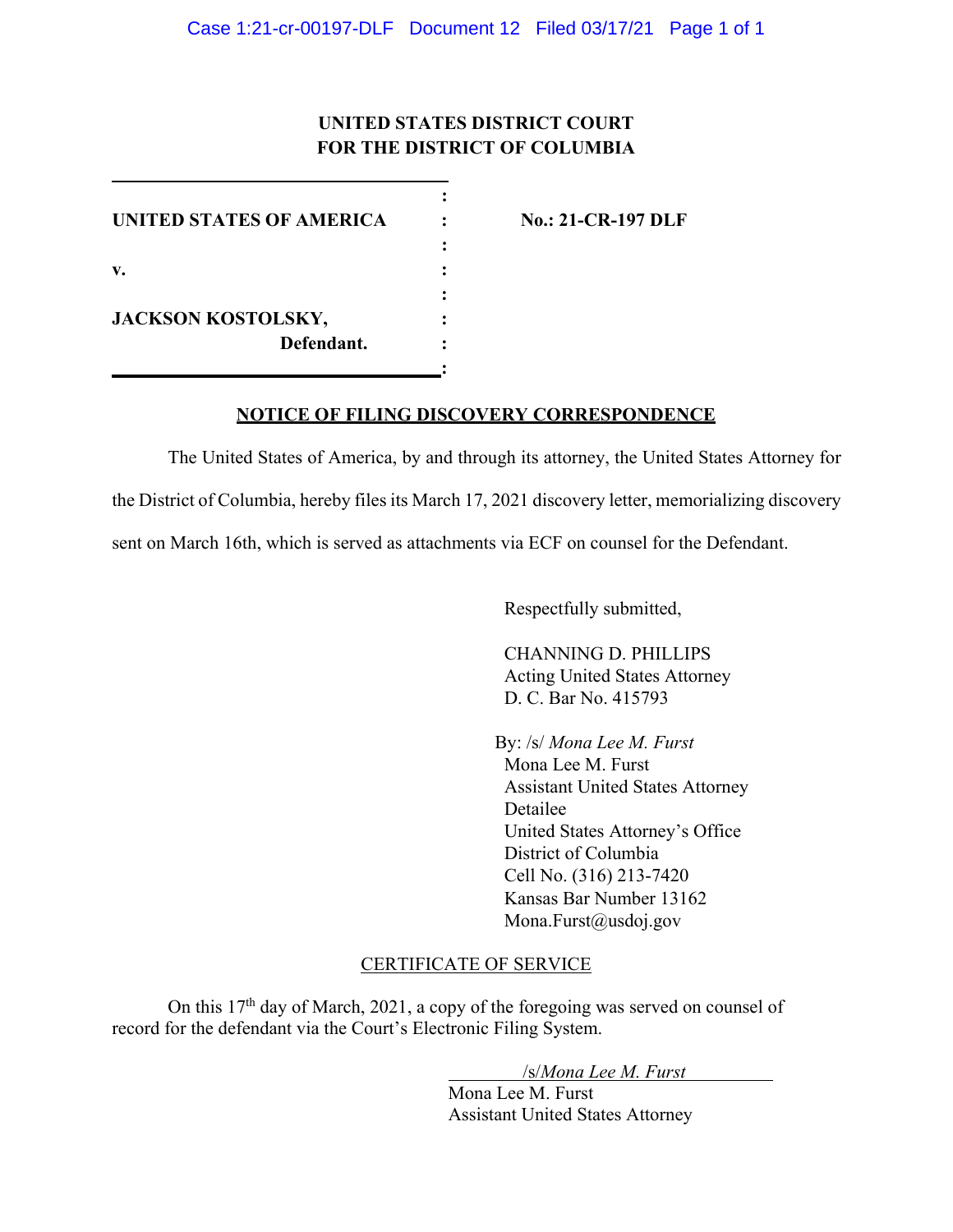#### Case 1:21-cr-00197-DLF Document 12-1 Filed 03/17/21 Page 1 of 2



U.S. Department of Justice

CHANNING D. PHILLIPS Acting United States Attorney

*District of Columbia*

*Judiciary Center 555 Fourth St., N.W. Washington, D.C. 20530*

March 17, 2021

Dani Jahn Assistant Federal Public Defendant VIA E-mail

#### Re: *United States v. Jackson Kostolsky* Case No. 21-CR-197 DLF

Dear Counsel:

This is to memorialize initial discovery sent to you via one email on March 16, 2021, that contained the following materials:

Serial 7- 1A\_001 Criminal History Serial 7-1A\_002 Driver's License Serial 7-1A\_007 Firearm Purchases Serial 9 Execution of cell phone Search Warrant redacted Serial 11 Execution of cell phone Search Warrant\_redacted Serial 11\_1A\_008\_001 Receipt for cell phone

A second set was delievered via USAFX on March 16, 2021 that contained the following materials:

Serial 10\_1A\_007\_0016 through \_0027 Photographs from your client's cell phone taken pursuant to the search warrant New York Times photograph depicting your client, and accompanying article.

Due to the extraordinary nature of the January 6, 2021 Capitol Attack, the government anticipates that a large volume of materials may contain information relevant to this prosecution. These materials may include, but are not limited to, surveillance video, statements of similarly situated defendants, forensic searches of electronic devices and social media accounts of similarly situated defendants, and citizen tips. The government is working to develop a system that will facilitate access to these materials. In the meantime, please let me know if there are any categories of information that you believe are particularly relevant to your client.